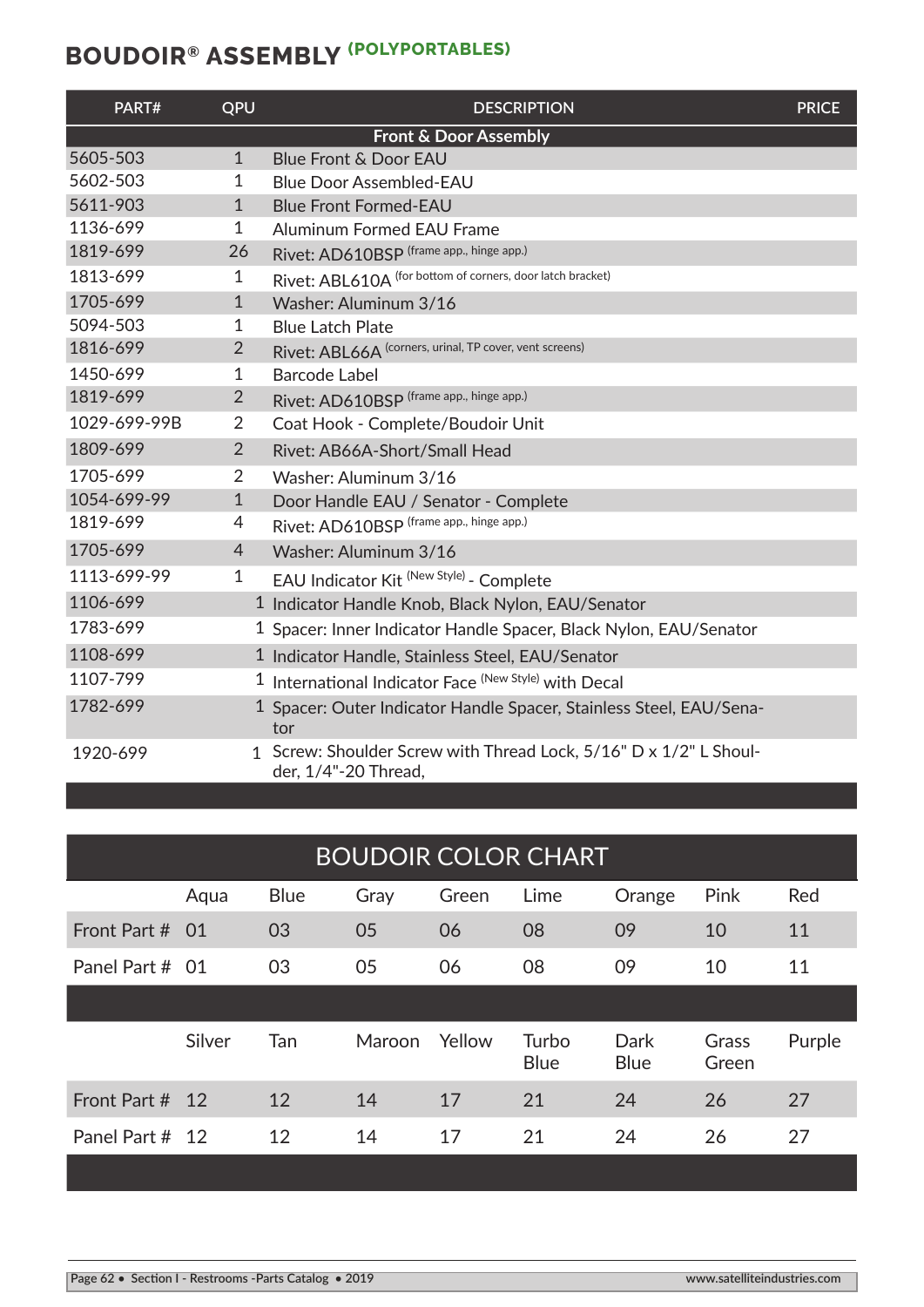| PART#                            | QPU            | <b>DESCRIPTION</b>                                                                  | <b>PRICE</b> |  |  |
|----------------------------------|----------------|-------------------------------------------------------------------------------------|--------------|--|--|
| <b>Front &amp; Door Assembly</b> |                |                                                                                     |              |  |  |
| 1938-699                         | $\mathbf{1}$   | Screw: 18-8 SS Pan Head Phillips Machine Screw, 10-24 Thread,<br>1-1/4" Length with |              |  |  |
| 1731-699                         | 1              | Washer: 18-8 SS Fender Washer, #10 Screw, 1" OD                                     |              |  |  |
| 1771-699                         | $\mathbf{1}$   | Nut: 10-24 Hex SS, Nylon Insert Lock Nut 3/8" x 15/64 High for<br>Rotary Latch      |              |  |  |
| 1117-699-99                      | 2              | 15" Spring & Cable - EAU - Complete                                                 |              |  |  |
| 1815-699                         | $\mathbf{1}$   | Rivet: ABL612A (tank)                                                               |              |  |  |
| 1709-699                         | 1              | Washer: White plastic 1/4 x 1.25                                                    |              |  |  |
| 1705-699                         | $\mathbf{1}$   | Washer: Aluminum 3/16                                                               |              |  |  |
| 1100-699                         | 1              | Spring Bracket, New Style                                                           |              |  |  |
|                                  |                | <b>Side Assembly</b>                                                                |              |  |  |
| 5621-503<br>1069-699-99          | 3              | <b>Blue Finished Side-EAU</b>                                                       |              |  |  |
|                                  | 4              | Side Handle - EAU / Senator - Complete                                              |              |  |  |
| 1936-699                         | 4              | Screw: 1/4-20 x .5 Phillips Pan Head SS with lock patch                             |              |  |  |
| 1707-699                         | 4              | Washer: 1/4" Star Zinc                                                              |              |  |  |
| 1751-699                         | 4              | Nut: Acorn 1/4-20                                                                   |              |  |  |
| 7039-600-99                      | 6              | White Vent Screen - Complete                                                        |              |  |  |
| 1816-699                         | 2              | Rivet: ABL66A (corners, urinal, TP cover, vent screens)                             |              |  |  |
| 1705-699                         | $\overline{2}$ | Washer: Aluminum 3/16                                                               |              |  |  |
| 7051-500-99                      | 4              | Corner Molding White EAU - Complete                                                 |              |  |  |
| 1816-699                         | 8              | Rivet: ABL66A (corners, urinal, TP cover, vent screens)                             |              |  |  |
| 1813-699                         | 1              | Rivet: ABL610A (for bottom of corners, door latch bracket)                          |              |  |  |
| 1705-699                         | 9              | Washer: Aluminum 3/16                                                               |              |  |  |
|                                  |                | <b>Top Assembly</b>                                                                 |              |  |  |
| 5624-500-99                      | $\mathbf{1}$   | White EAU Top - Complete                                                            |              |  |  |
| 1816-699                         | 20             | Rivet: ABL66A (corners, urinal, TP cover, vent screens)                             |              |  |  |
| 1813-699                         | 8              | Rivet: ABL610A (for bottom of corners, door latch bracket)                          |              |  |  |
| 1705-699                         | 28             | Washer: Aluminum 3/16                                                               |              |  |  |
|                                  |                | <b>Internal Components</b>                                                          |              |  |  |
| 6037-605-99                      | 1              | Molded Gray 3 Roll TP Holder <sup>(New Style)</sup> - Complete                      |              |  |  |
| 1816-699                         | 4              | Rivet: ABL66A (corners, urinal, TP cover, vent screens)                             |              |  |  |
| 1705-699                         | 4              | Washer: Aluminum 3/16                                                               |              |  |  |
| 1051-699                         | $\mathbf{1}$   | Toilet Paper Rod for 3 ROLL TP Holder (Black)                                       |              |  |  |
| 1038-699                         | $\mathbf{1}$   | Padlock With Key                                                                    |              |  |  |
| 7027-605-99                      | $\mathbf{1}$   | Gray Vent Stack 63" - Complete                                                      |              |  |  |
| 7027-605                         | 1              | Gray Vent Stack 63"                                                                 |              |  |  |
| 1814-699                         | $\mathbf{1}$   | Rivet: ABL0640 (vent stack)                                                         |              |  |  |
|                                  |                |                                                                                     |              |  |  |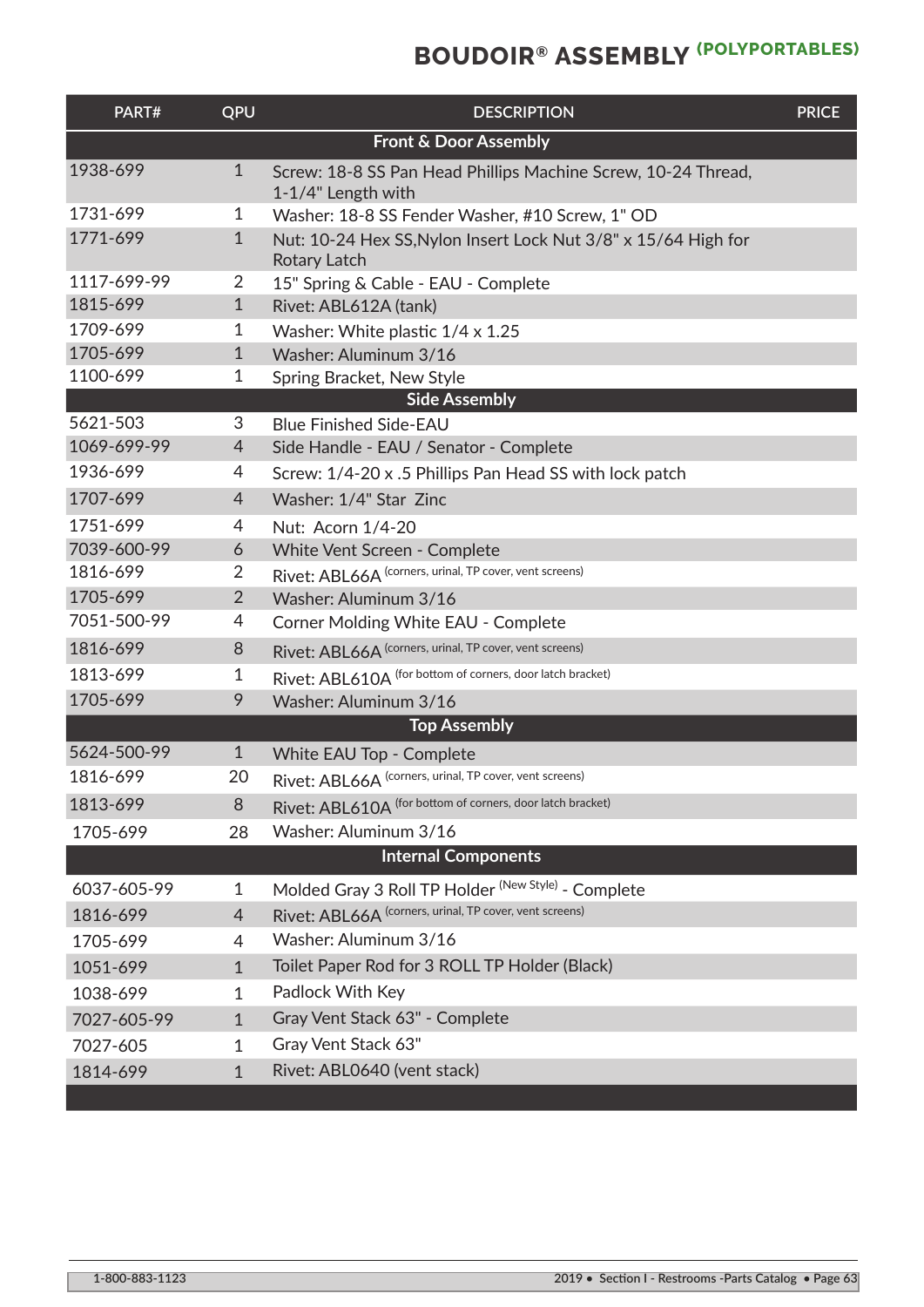| PART#        | QPU            | <b>DESCRIPTION</b>                                                                   | <b>PRICE</b> |
|--------------|----------------|--------------------------------------------------------------------------------------|--------------|
|              |                | <b>Flat Floor Base Assembly</b>                                                      |              |
| 1211-599     | $\mathbf{1}$   | <b>Assembled EAU Flat Floor</b>                                                      |              |
| 5071-605     | 1              | Floor Gray Plastic-EAU-.500 x 61 x 61                                                |              |
| 1208-599     | 3              | Alum. 56" EAU Side Mount Finished                                                    |              |
| 1210-599     | $\overline{2}$ | Alum. 9 1/2" Right Angle Mount EAU                                                   |              |
| 1946-699     | 16             | Screw: 1/4-20 X 1"SS Phillips Flat Head with lock patch                              |              |
| 1754-699     | 16             | Nut: 1/4-20                                                                          |              |
|              |                | Tank / Flushing Systems                                                              |              |
| 4035-605-99B | $\mathbf{1}$   | Tank: 40-gal FT Flush Lid (no seat) - Complete / Boudoir                             |              |
| 1815-699     | $\overline{4}$ | Rivet: ABL612A (tank)                                                                |              |
| 1822-699     | 2              | Rivet: ABL616A                                                                       |              |
| 1705-699     | 6              | Washer: Aluminum 3/16                                                                |              |
| 4275-799FB   | 1              | Flush Hose Assembly-Fresh Hand Flush-Boudoir                                         |              |
| 4271-699     | $\mathbf{1}$   | Discharge Nozzle For Flip-Top Tank                                                   |              |
| 1721-699     | 1              | <b>Nut For Discharge Nozzle</b>                                                      |              |
| 1269-699     | $\mathbf 1$    | Hose Clamp #16 11/16" to 1-1/2"Dia 1/2"W S/S Worm Drive<br>Clamp w/ 300 S/S Screw    |              |
| 1725-699     | 1              | Hand Pump - Whale Urchin for Flip Top                                                |              |
| 1298-599-03  | 1              | Hose 1" Diam-3" Long                                                                 |              |
| 1601-699     | 1              | White (Nylon) Adapter 3/4 MP x 1" Barbed                                             |              |
| 1610-699     |                | 1 White (Nylon) Elbow, 3/4" MP x 3/4" Barbed                                         |              |
| 1228-699     |                | 1 Clamp #8 7/16" to 1"Dia 1/2"W S/S Worm Drive Clamp w/ Steel<br>Screw for 3/4 clear |              |
| 1299-599-52  |                | 1 Hose-3/4" Clear-52" Long                                                           |              |
| 1956-699     |                | 1 Check Valve 2#                                                                     |              |
| 1240-699     |                | 1 Adapter 3/4" MP x 1/2" Barbed                                                      |              |
| 1243-699     |                | 1 Clear PVC Tubing 1/2 ID x 3/4 OD Reinforced                                        |              |
| 1224-699     |                | 1 Hose Clamp #6 5/16" to 7/8"Dia 5/16"W S/S Worm Drive Clamp<br>w/ 300 S/S Screw     |              |
| 1239-699     |                | 1 White (Nylon) Swivel Female 3/4 NPT x 1/2" Barb                                    |              |
| 1065-699     |                | 1 Black Toilet Seat & Cover - Open Front                                             |              |
| 6301-605-99  |                | 1 Flush Tank Base for Boudoir - Complete                                             |              |
|              |                |                                                                                      |              |

## BOURDOIR TOILET SPECIFICATIONS

WEIGHT: 286 lbs (130kg)

HEIGHT: 86.5" (2220MM) STANDARD TANK VOLUME: 40 GAL (L) LENGTH: 61" (1550MM) FLOOR SPACE: 58"-58" (MM X MM) WIDTH: 61" (1550MM) SEAT HEIGHT: 18" (457MM

### WEIGHT (ROTO BASE): 161 lbs (73kg) DOOR SPACING: 73" X 24" (1854MM) X 610MM)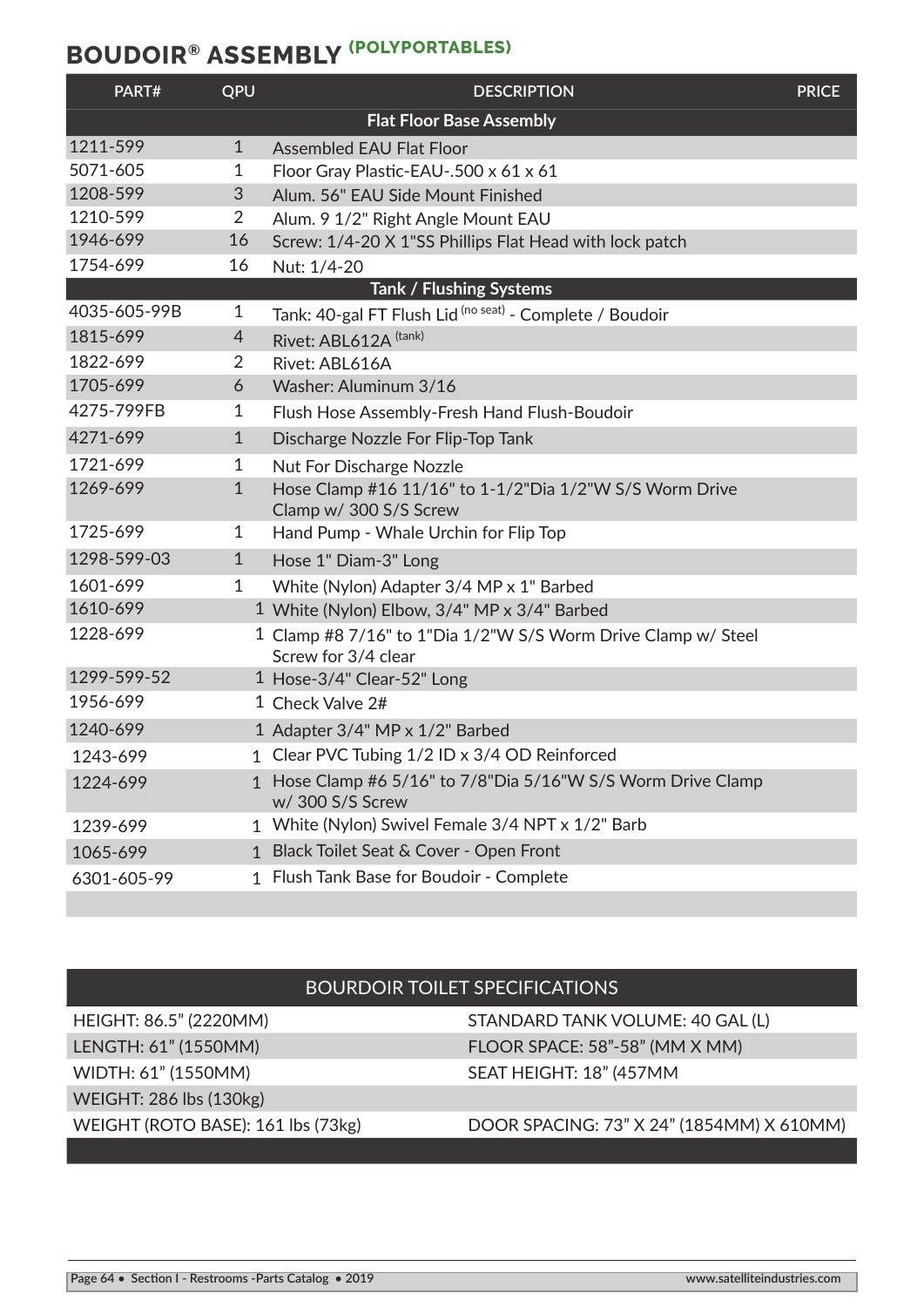| PART#       | QPU            | <b>DESCRIPTION</b>                                                                 | <b>PRICE</b> |
|-------------|----------------|------------------------------------------------------------------------------------|--------------|
|             |                | Tank / Flushing Systems                                                            |              |
| 1923-699    | 5              | Screw: Lag 1/4 X 1 1/2 for Std. Unit                                               |              |
| 1709-699    | 5              | Washer: White plastic 1/4 x 1.25                                                   |              |
| 1808-699    | $\overline{2}$ | Rivet: 688 Tri-Bulb (coat hook, mirror, slide latch bracket)                       |              |
| 1140-699    | 1              | <b>Sink Bracket Floor</b>                                                          |              |
| 1937-699    | $\overline{2}$ | Screw: Phillips Pan Hd 6x1/2 SS                                                    |              |
| 1705-699    | 4              | Washer: Aluminum 3/16                                                              |              |
| 1822-699    | 4              | Rivet: ABL616A                                                                     |              |
| 4028-605    | 1              | <b>Urinal: Small</b>                                                               |              |
| 1816-699    | $\overline{2}$ | Rivet: ABL66A (corners, urinal, TP cover, vent screens)                            |              |
| 1705-699    | $\overline{2}$ | Washer: Aluminum 3/16                                                              |              |
| 1628-599-10 | $\mathbf{1}$   | Antibacterial hose 12" ID x 1-1/4" OD for urinal                                   |              |
| 1223-699    | 1              | Hose Clamp #12 1/2" to 1-1/4"Dia 1/2"W S/S Worm Drive Clamp<br>w/ Steel Screw      |              |
| 1622-699    | $\mathbf{1}$   | <b>Small Urinal Hose Nipple</b>                                                    |              |
| 1967-699    | 1              | Set Screw for Small Urinal Nipple, #8-32 x 5/16"L, SS                              |              |
| 4275-799CB  | $\mathbf{1}$   | Flush Hose Assembly-Combo Hand Flush-Boudoir                                       |              |
| 1243-699    | 1              | Clear PVC Tubing 1/2 ID x 3/4 OD Reinforced                                        |              |
| 4271-699    | $\mathbf{1}$   | Discharge Nozzle For Flip-Top Tank                                                 |              |
| 1721-699    | 1              | <b>Nut For Discharge Nozzle</b>                                                    |              |
| 1269-699    | 3              | Hose Clamp #16 11/16" to 1-1/2"Dia 1/2"W S/S Worm Drive<br>Clamp w/ 300 S/S Screw  |              |
| 1725-699    | 1              | Hand Pump - Whale Urchin for Flip Top                                              |              |
| 4276-799CB  | $\mathbf 1$    | Flush Intake Hose Assembly-Combo Flush-Boudoir                                     |              |
| 1601-699    | 1              | White (Nylon) Adapter 3/4 MP x 1" Barbed                                           |              |
| 1955-699    | $\mathbf{1}$   | Check Valve 1/2 lb                                                                 |              |
| 1228-699    | 1              | Clamp #8 7/16" to 1"Dia 1/2"W S/S Worm Drive Clamp w/ Steel<br>Screw for 3/4 clear |              |
| 1239-699    | $\mathbf{1}$   | White (Nylon) Swivel Female 3/4 NPT x 1/2" Barb                                    |              |
| 1240-699    | $\mathbf{1}$   | Adapter 3/4" MP x 1/2" Barbed                                                      |              |
| 1224-699    | $\overline{2}$ | Hose Clamp #6 5/16" to 7/8"Dia 5/16"W S/S Worm Drive Clamp<br>w/ 300 S/S Screw     |              |
| 1610-699    | $\mathbf{1}$   | White (Nylon) Elbow, 3/4" MP x 3/4" Barbed                                         |              |
| 4275-799R   | $\mathbf{1}$   | Flush Hose Assembly-Recirc Hand Flush                                              |              |
| 4277-799    | $\mathbf{1}$   | Flush Intake Hose Assembly-Recirc-Hand Flush                                       |              |
| 1725-699    | $\mathbf{1}$   | Hand Pump - Whale Urchin for Flip Top                                              |              |
| 1269-699    | $\overline{2}$ | Hose Clamp #16 11/16" to 1-1/2"Dia 1/2"W S/S Worm Drive<br>Clamp w/ 300 S/S Screw  |              |
| 4271-699    | $\mathbf{1}$   | Discharge Nozzle For Flip-Top Tank                                                 |              |
| 1721-699    | $\mathbf{1}$   | <b>Nut For Discharge Nozzle</b>                                                    |              |
| 4269-599    | $\mathbf{1}$   | Hose Assembly - Discharge Hand Pump                                                |              |
| 4285-699    | $\mathbf{1}$   | Discharge Nozzle Spacer                                                            |              |
|             |                |                                                                                    |              |